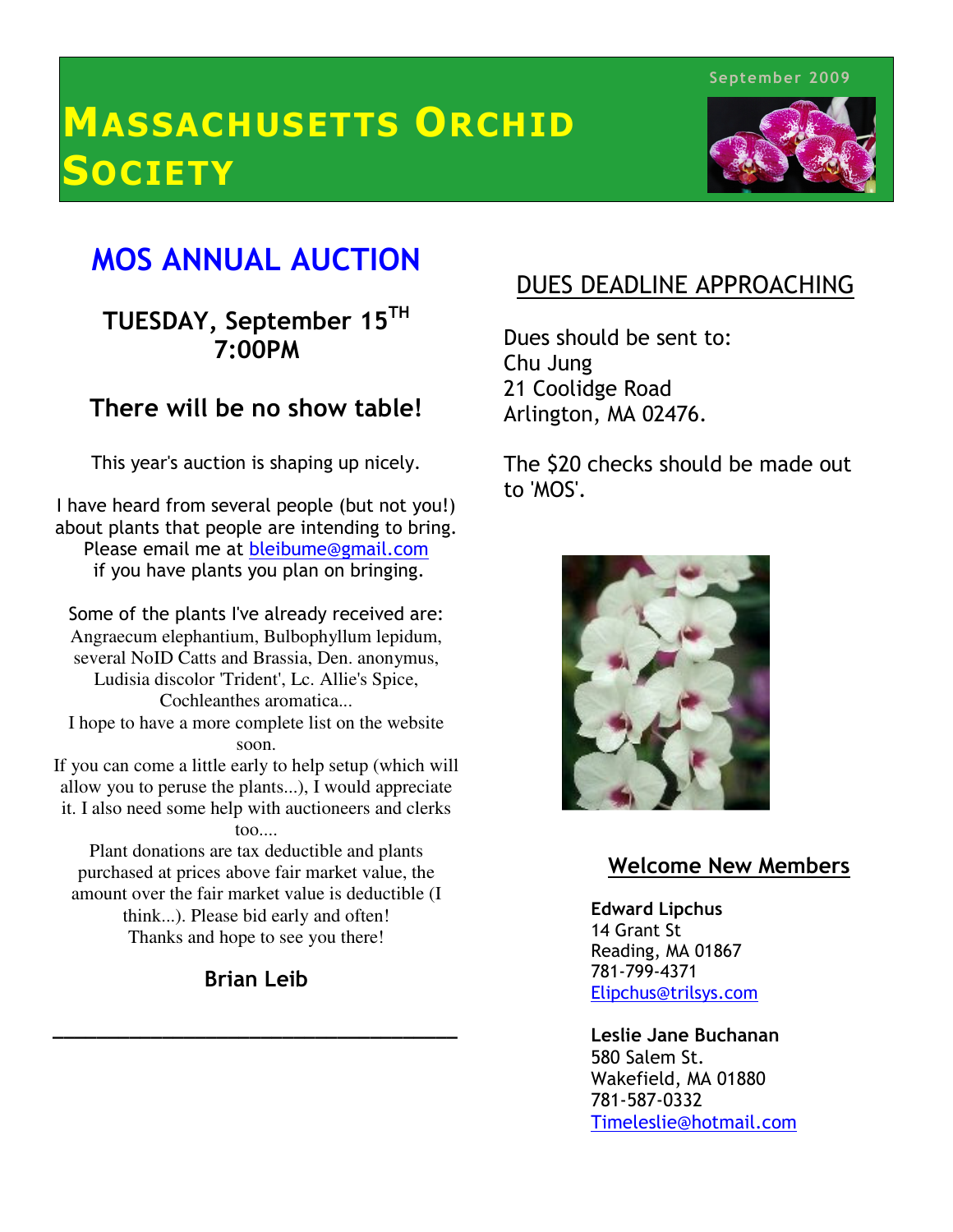# LETTER FROM OUR MOS PRESIDENT

Dear Members,

I want to take a moment to thank all of you for your participation and continued support. I am thrilled to take on the role of MOS president. Together we will continue to make the society a welcoming and educational place.

I hope that you have all enjoyed the summer and that your plants are flush with new growth. There is nothing more exciting than discovering new buds in the fall. I encourage you to read Liese Pigors-Butler's article on fall and winter orchid care. It contains helpful hints to get your plants through the colder months.

## Growing Tip of the Month - by Liese

Fall and Winter Orchid Care

Even though it's early September, fall seems to be in the air. The days are slowly getting shorter, the nights cooler, and some trees are even beginning to lose their leaves. The kids are back in school and our summer "routines" must change.

Most of us are creatures of habit. Watering our plants every Saturday morning and fertilizing once-a-month, whatever it may be. What one must remember is that as the seasons change, the climate conditions change, thus, the care of your orchids must also change.

Fall brings shorter days, cooler nights, and lower light intensities. These conditions are necessary to push many orchids into spike. However, the care we give them must change slightly to accommodate the new season. During the fall and winter months, the plant growth of orchids slows down and, in some cases, stops entirely until spring. Because of this, we usually cut back of our watering and fertilizing. It is good to switch foods to a blossom booster formula (i.e. 10-30-20) during the fall and winter. Blossom booster cuts back on the nitrogen and pumps up the phosphate, a combination that encourages blooming. With the lower light during these months the orchids simply do not use up as much food, so make sure to reduce your fertilizing frequency and/or switch to a blossom booster.

The plants also do not use up as much water during the fall/winter months. You will want to water your plants thoroughly as usual. However, due to the darker, cooler days, it may take longer for your plants to dry out. If you are growing in a greenhouse or basement area, you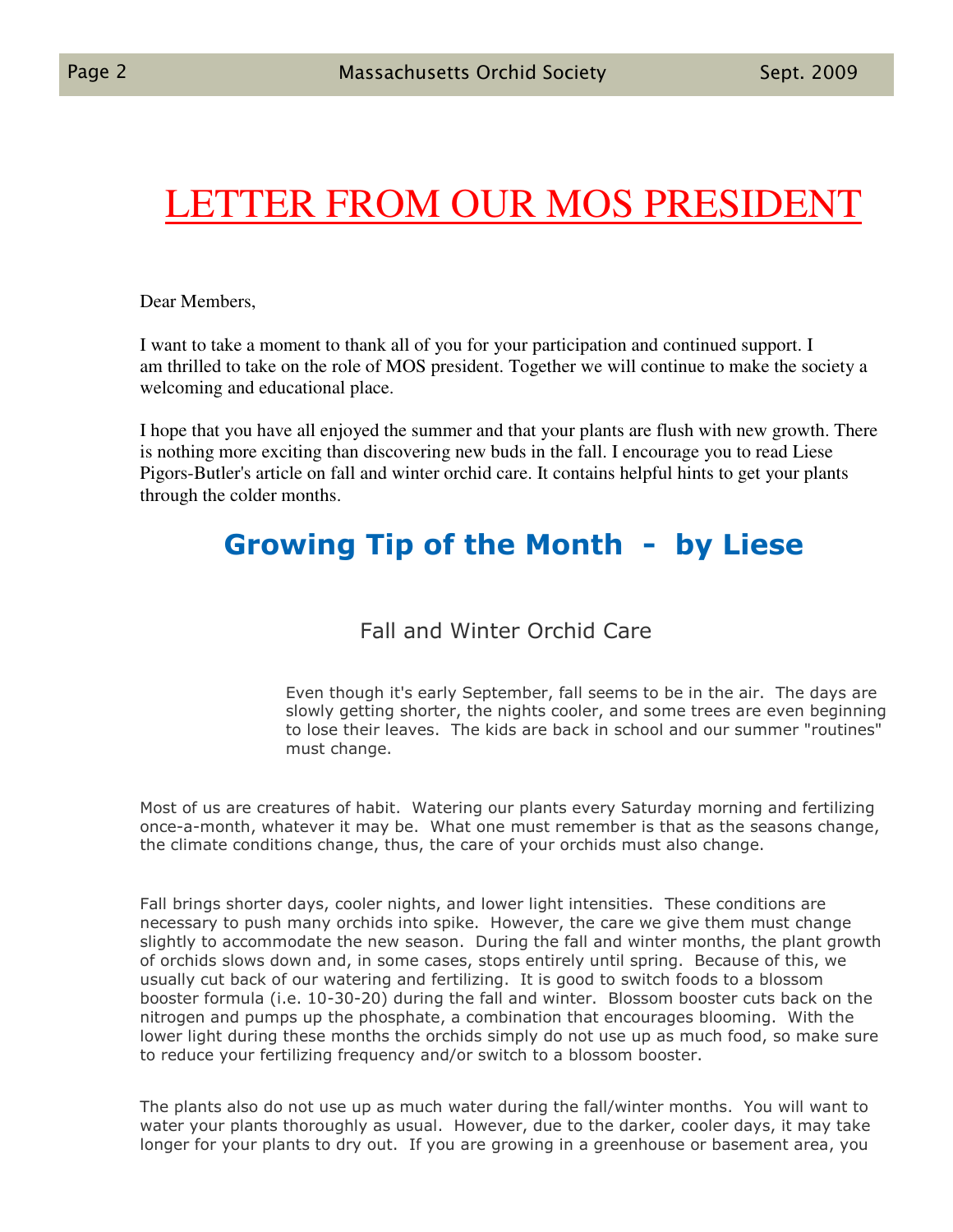may only have to water every 10-14 days. However, everyone's conditions are different. Our home is very dry during the winter due to the forced air heating system constantly kicking on. This dries out the orchids in the house and forces me to water twice a week, instead of just once.

The best thing to do is to evaluate and change your orchid care as the seasons change. Be aware of the plant growth and moisture content. Don't get caught up in too much of a "routine" of caring for your orchids. Learn to study the plant and decide on its specific needs for that week, month and season.

Happy Growing,

Liese



Oak Hill Gardens PO Box 25 37W550 Binnie Road Dundee, IL 60118 (847) 428-8500 phone oakhillgardens@sprintmail.com www.oakhillgardens.com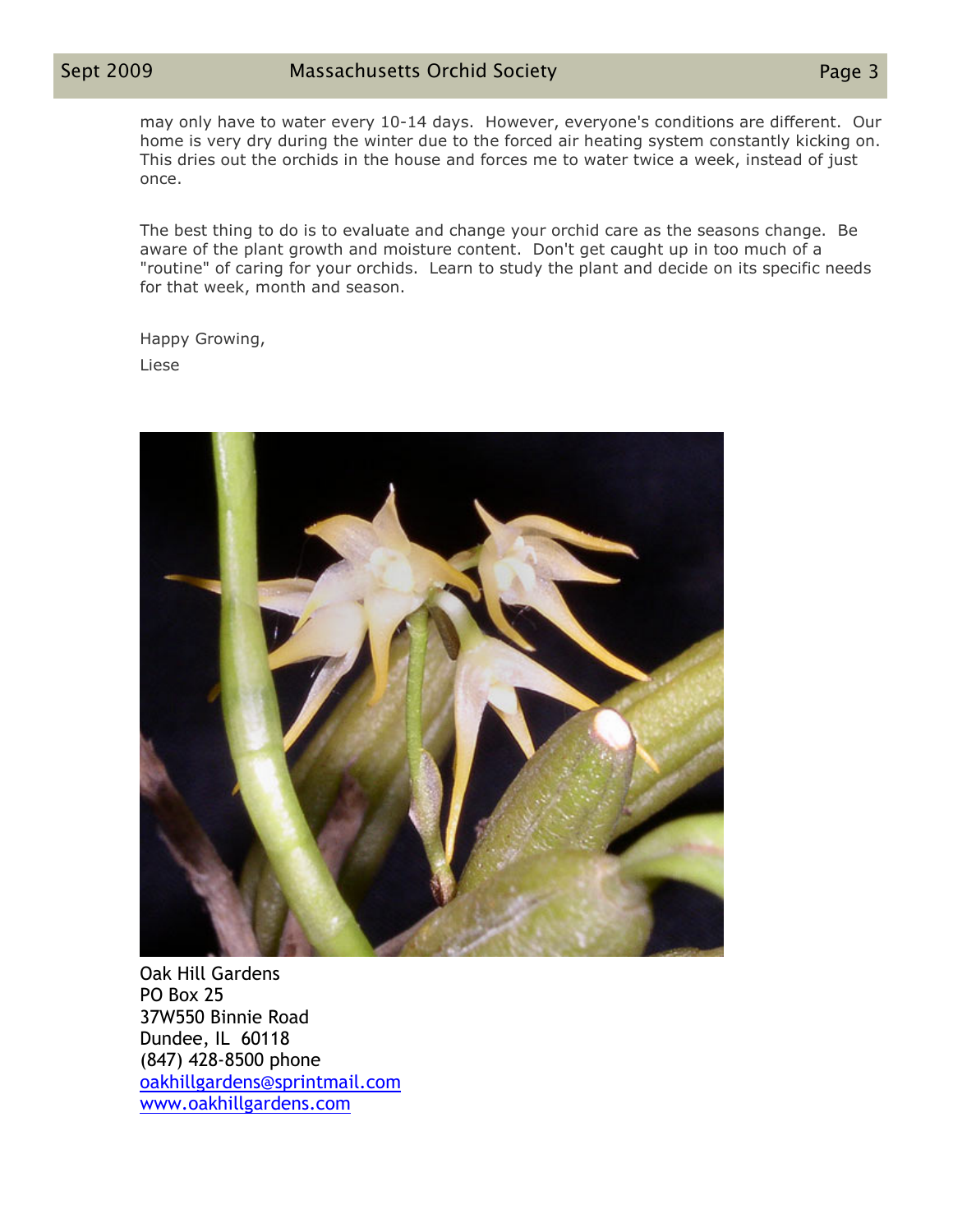## ANNUAL PLANT AUCTION

This month's meeting will be the annual plant auction. Please note that it will be held on the **3rd Tuesday** of September **(Sept. 15th)**. There will be no meeting on Sept. 8th. The auction is a great opportunity to purchase a diverse selection of plants that you won't find at your local Trader Joe's. If you have any plants to donate for the auction, please contact Brian Leib. A partial plant list will soon be posted on the MOS website.

brian@massorchid.org

## **OCTOBER 13th MEETING**

The October speaker will be Francisco Miranda of Miranda Orchids (www.mirandaorchids.com). He is an orchid taxonomist specializing in Brazilian Cattleyas. I encourage everyone to visit his website as it contains a lot of information (as well as a price list for those of you interested in preordering plants).

## **ANNUAL MOS SHOW**

Last but not least, the annual MOS show "Bewitched, Bothered, and Bewildered" will be held at Tower Hill Botanic Garden on Friday October 30th through Sunday November 1st. We had record breaking crowds at least year's show and I hope that we can top that this year. You can find the show schedule, vendor information and directions to Tower Hill on the show site

### http://show.massorchid.org

If you are interested in volunteering for exhibit set-up, clerking for show judging, or the MOS hospitality table, please contact Joanna Eckstrom at (MOSOrchidShow@comcast.net). These are great opportunities to meet your fellow MOS members and help out the society.

I hope that you are all as excited as I am about the upcoming year. If you have any comments or suggestions for the society please don't hesitate to contact me at sasha@massorchid.org.

I look forward to seeing you at the auction.

Sasha Varsanofieva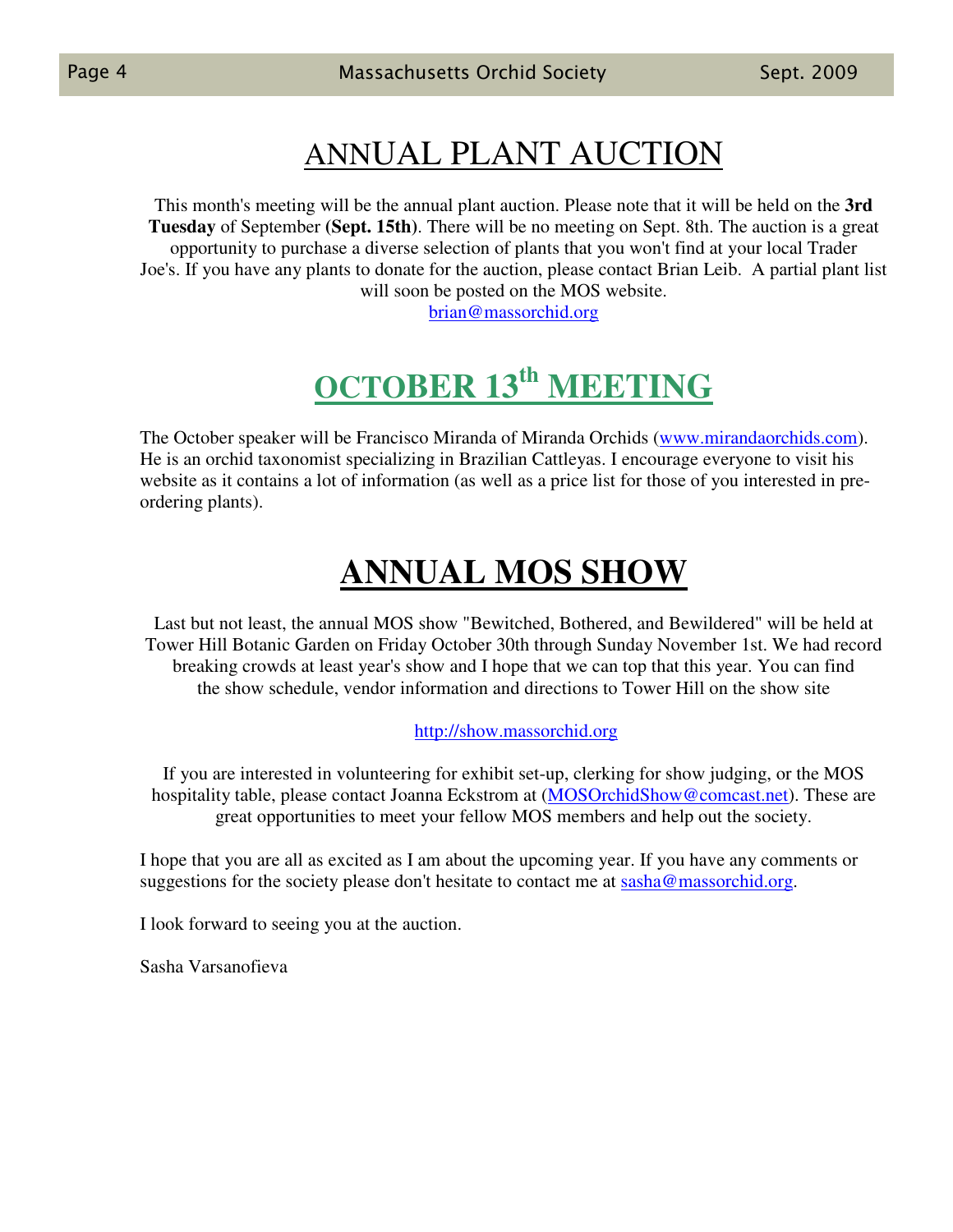

# Monthly Checklist for September and **October**

### **CATTLEYA**

Despite the shortening days and lowering angle of the sun, September can still be one of the hottest months. Water and fertilizer need to be in balance with heat and light. The alert grower will notice, however, that his or her plants are beginning to slow down a bit. Growths are maturing, and the sheaths are giving the promise of the next sixmonths' bloom.

Check plants for potting needs for the last time this season. Any in dire need should be potted, even some that may be on the cusp, as there is just enough of the growing season left to allow the plants to establish before the days start to get really short and cold.

This is the month for purples derived from Cattleya labiata breeding to flower. If you are short on flowers, look into this group. There is nothing that can quite match this type for beauty and fragrance. They are easy to grow, too.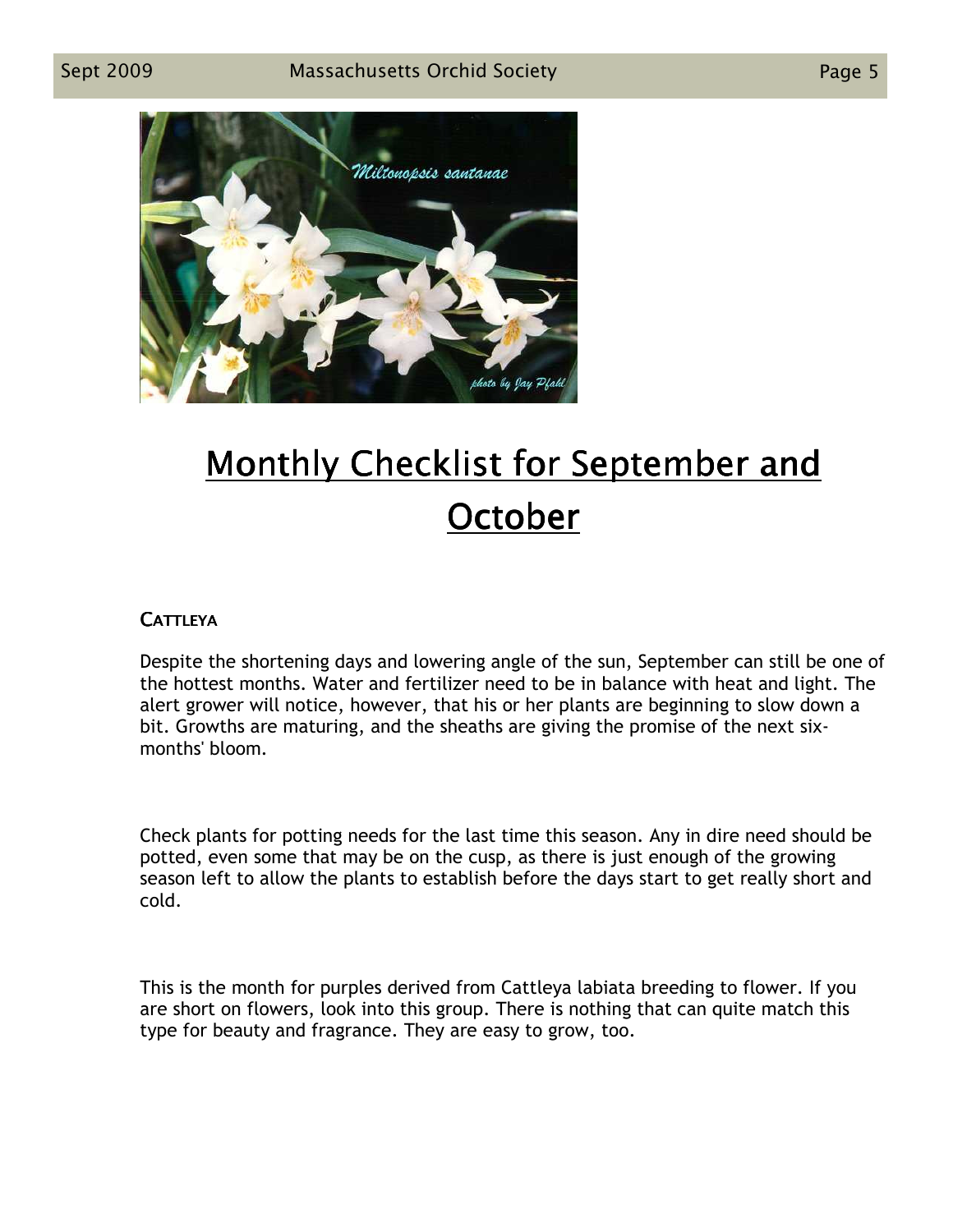Plants summered outdoors should begin to be prepared to be brought back into the winter growing area. Clean the plants up and be on the lookout for any pests they may have picked up during the summer. Treat as necessary.

### **CYCNOCHES**

This little-known and under-appreciated genus, which can have male or female flowers, is at its best in the autumn. Two of the spectacular varieties are Cycnoches loddigesii, with its large brown flowers resembling a prehistoric bird, and Cycnoches ventricosum, the swan orchid. This last one has large, fragrant green flowers. The biggest problem, culturally, will be red spider mite infestations that require immediate attention. Plants are quite seasonal, requiring heavy watering in the growing season and then a drier dormant winter season.

### **CYMBIDIUM**

Through diligent modern breeding programs, the cymbidium season gets stretched longer and longer. Now we can expect to have flowers open as early as September and October. Stake inflorescences and move the plants to a shadier location to help the flowers develop successfully. Because the plants will have warmth tolerance "built in" genetically, keeping the plants as cool as possible will help prevent bud curl. For the midseason varieties, inflorescences should be initiated by now. Feed plants on a regular schedule with a balanced fertilizer (20-20-20) and shade the plants lightly.

### **DENDROBIUM**

This is a good season for hybrids of the Dendrobium phalaenopsis and Dendrobium canaliculatum types. Both are capable of putting on tremendous shows of long-lasting flowers. Fertilize with a low-nitrogen formula to promote the best flowers. Dendrobium phalaenopsis can get tall and top heavy, suggesting an attractive and heavy container would be appropriate for this type.

### LEMBOGLOSSUM BICTONIENSE

Both Lemboglossum (syn. Odontoglossum) bictoniense and its hybrids bloom in this season. Lemboglossum bictoniense is a showy species from Mexico that has three different color forms: sulphureum (green with white lip), album (brown with white lip) and roseum (brown with a pink lip). It is a vigorous grower with tall inflorescences of many flowers, and imparts to its progeny (as seen in Odcdm. Bittersweet and Odm.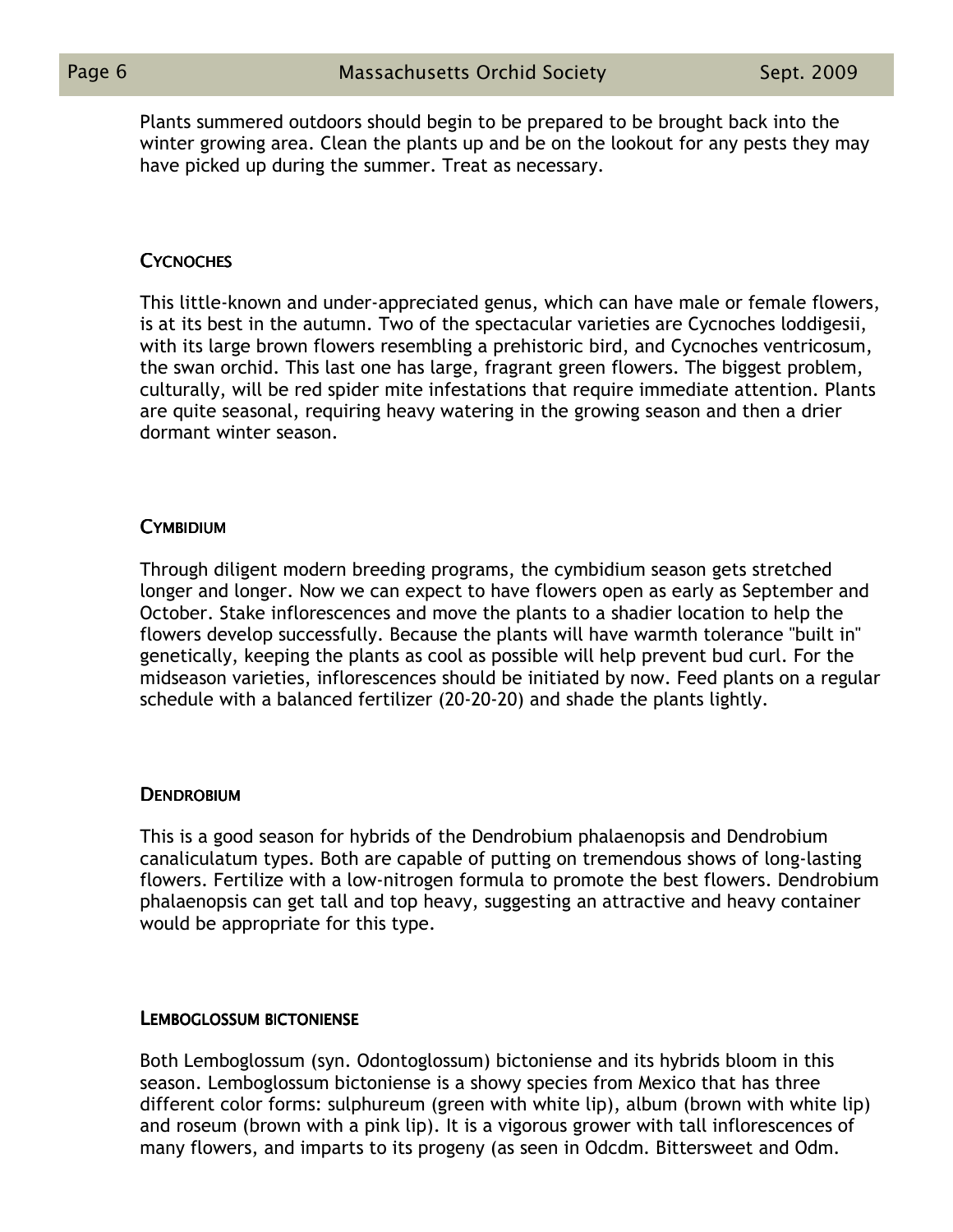bicross) ease of culture, warmth tolerance and eye-catching patterns. They make a prime candidate for odontoglossum beginners and advanced alike.

#### **PAPHIOPEDILUM**

Standard, green-leaved paphiopedilums begin to show their bloom sheaths this month. Late-season heat waves can blast these early sheaths, so be observant about proper cooling and air circulation. As with the rest of your plants that may have been summered outdoors, it is time to prepare for their move inside. Clean each plant and implement pest-control practices. Repotting, if necessary, is appropriate.

### **PHALAENOPSIS**

The bulk of this season's growth is being ripened this month, with growers in cooler climates seeing the first emerging inflorescences. Some night heating may be necessary in the cooler areas. Begin to watch watering more carefully, and reduce feeding proportionately with reduced watering needs. An extra dose of phosphorus and potassium, such as a bloom-booster or high-acid-type fertilizer, is beneficial.

#### ROSSIOGLOSSUM GRANDE

Once known as Odontoglossum grande, this is a spectacular orchid with six to eight flowers up to 8 inches across. Often known as the tiger orchid, it has bright golden yellow flowers heavily marked with chestnut brown barring. The plants are beautiful with a grey-green cast to the foliage, which is borne on succulent pseudobulbs. It prefers hot and wet summers with cooler, even down to 40 F, dry winters. Grow under filtered light. Watch for snails and slugs that eat the flowers, pseudobulbs and leaves.

The AOS thanks Ned Nash and James Rose for this essay.